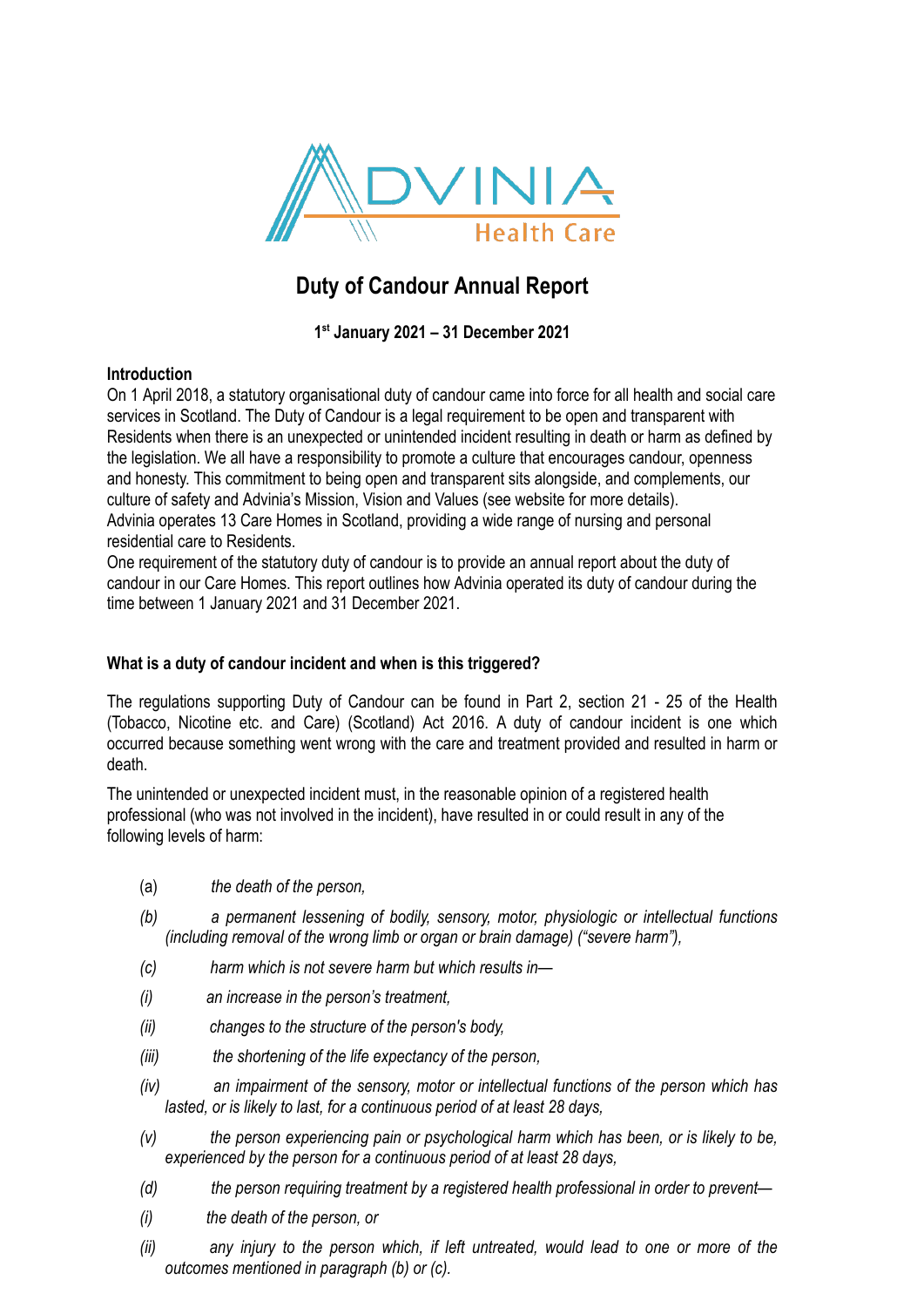Please be aware that these definitions are used in the case of what we would define as a Serious Incident and not for the more minor slips, trips and falls **unless one of the above has occurred as a result.** The Duty is not triggered if an incident has not involved a Resident and did not occur during the provision of a regulated activity.

## **How many incidents happened to which the duty of candour applied?**

| <b>Number of times this</b><br>happened                                               |
|---------------------------------------------------------------------------------------|
| 0                                                                                     |
| Someone has permanently less bodily, sensory, motor, physiologic or intellectual<br>0 |
| 15                                                                                    |
| 0                                                                                     |
| 0                                                                                     |
| 0                                                                                     |
| 0                                                                                     |
| 0                                                                                     |
| 0                                                                                     |
|                                                                                       |

There were 15 incidents across 7 of our Care Homes to which the duty of candour applied.

#### **Category of incident Number of times it has happened**

| Slips trips and falls | 13 |
|-----------------------|----|
| Unexplained injury    | 1  |
| Wound                 | 1  |

#### **To what extent did Advinia follow the duty of candour procedure?**

We have identified that on the 15 occasions duty of candour was initiated we informed the people affected and apologised to them. In each case, the relevant person (ie. the Resident themselves, or in some circumstances the person acting on their behalf) was notified in writing of the incident and that an investigation was taking place. We have established that this has not always been followed up with further correspondence of the outcome of the investigation and the actions taken to make necessary improvements. We are reviewing this process to ensure a written account is always offered to the relevant person detailing the outcome of the investigation.

There were a further 7 events in which the duty of candour process was initiated and followed (which are not included in the data above), however, these events did not require to be considered as a duty of candour as they did not meet the criteria. This highlighted that there was an additional training requirement as some Colleagues did not understand the reporting criteria fully. As a result of this

finding, we are in the process of identifying what support Colleagues require and how this can be